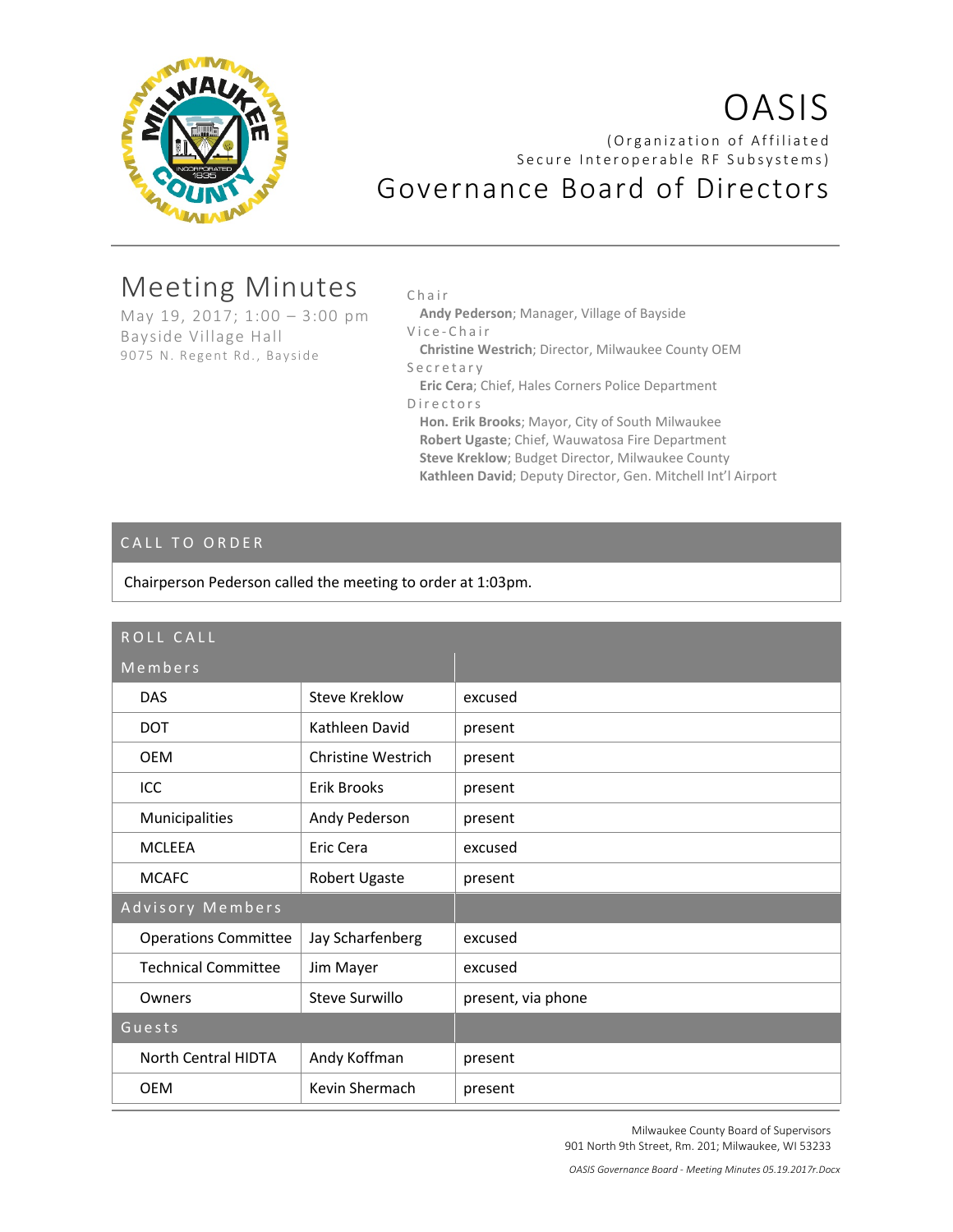# APPROVALS

#### **Meeting Agenda**

Director Westrich moved to approve 5/19/2017 Meeting Agenda, Chief Ugaste seconded. The motion passed unanimously.

#### **Meeting Minutes**

Ms. David moved to approve 11/18/2016 Meeting Minutes, Director Westrich seconded. The motion passed unanimously.

#### **1. Election of Chairperson & Secretary**

At Mr. Pederson's request, Mr. Surwillo explained the by-laws of Governance Board with regard to election of Officers to two-year terms. As the Chairperson and Secretary positions were elected in February 2015, terms of both positions have expired.

- Director Westrich moved to reelect Mr. Pederson to another term as Chairperson, Ms. David seconded. The motion passed unanimously, with one abstention (Mr. Pederson).
- **EXECO FIGHTS Chief Ugaste moved to reelect Chief Cera to another term as Secretary, Director Westrich seconded.** The motion passed unanimously.

#### TECH & OPS COMMITTEE UPDATE

#### **1. Recommendations to Fill Vacancies**

Mr. Surwillo reported that the Technical Committee strongly recommends Capt. Sean Licht be elected to the vacant seat on that Committee, and that the Operational Committee strongly recommends Jason Bauknecht to the vacant seat on that Committee. Mr. Pederson noted that the vacancies are up for action in New Business.

#### **2. HIDTA (Green Bay) – Mutual Aid User Recommendation**

Mr. Pederson welcomed Andy Koffmann of North Central High Intensity Drug Trafficking Areas (NC-HIDTA). Mr. Koffman described HIDTA as a federally-funded part of the federal Office of National Drug Control Policy (ONDCP), whose mission is to identify, target and dismantle drug trafficking organizations. HIDTA is a grant program, not an agency, and its role is in coordinating law enforcement agencies and other partners. There are 32 HIDTA organizations in the US, and North Central HIDTA covers Wisconsin and Minnesota.

The Brown County Drug Task Force is a HIDTA initiative, and its investigations often lead to Milwaukee County. The Task Force uses WISCOM, but due to coverage limitations in the Milwaukee area, HIDTA is requesting recognition for mutual assistance from OASIS, both for effective communications coverage and the ability to better communicate with OASIS-supported agencies.

Director Westrich noted that OASIS already has mutual assistance relationships: HIDTA's Milwaukee task force issponsored by West Allis; the Veterans Administration is sponsored by West Milwaukee; Mayfair Mall security is sponsored by Wauwatosa. However, North Central HIDTA would not be a daily user of OASIS, and therefore would not be charged a fee for usage.

Mr. Pederson noted that this issue is up for action in New Business.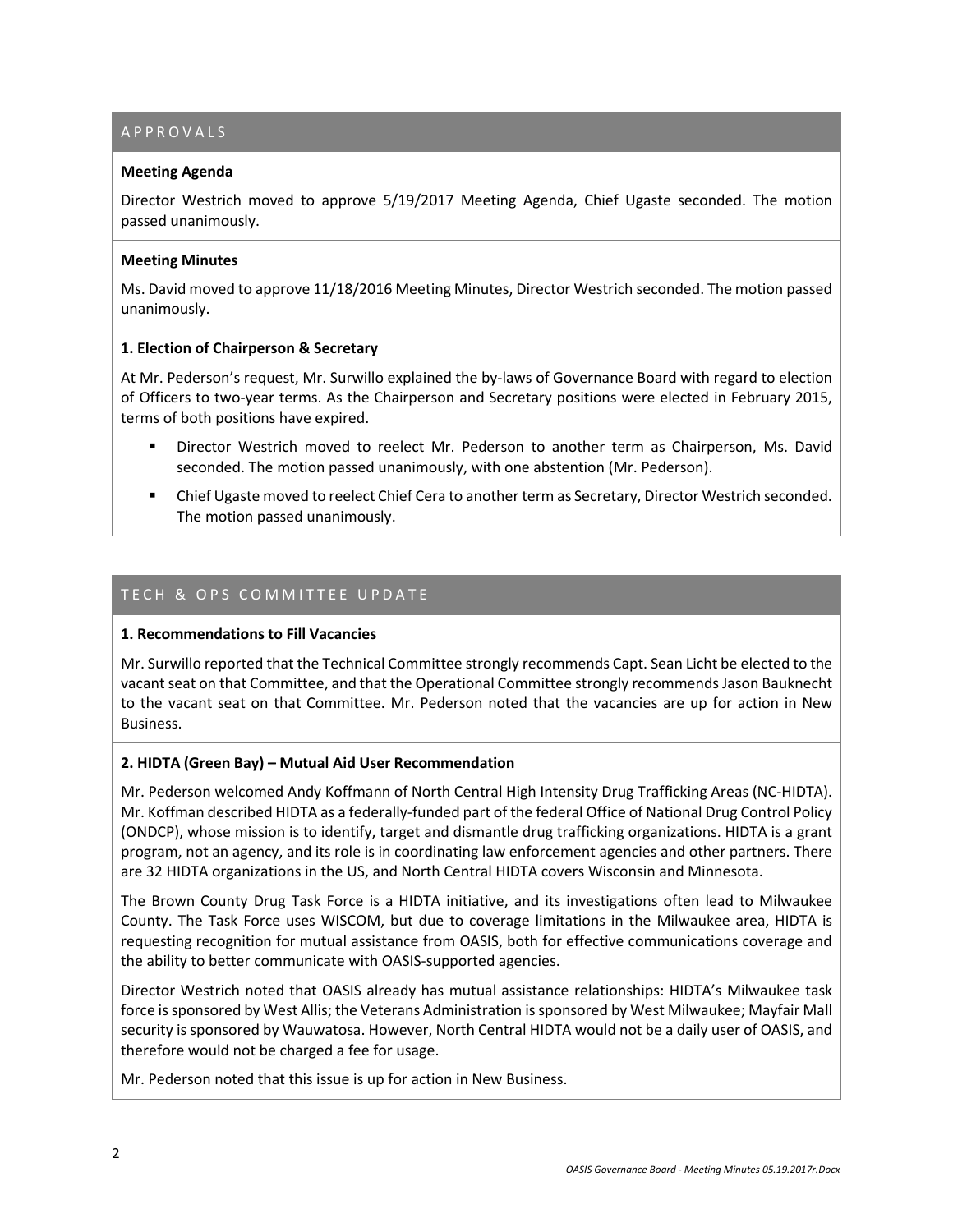# OLD BUSINESS

#### **1. Officer Term Review**

Director Westrich noted that, per the by-laws, the Chairperson-in-waiting must be confirmed to serve beyond the term of the current Chairperson. Mr. Pederson's term expires February 5, 2018, and Chief Ugaste has been reappointed for another two-year term by County Executive Abele, through February 1, 2019.

#### **2. XTS AN Issue Closeout**

Mr. Surwillo explained that since the XTS AN radios do not have the memory needed to operate on OASIS, they should be replaced with Motorola Apex. Mayor Brooks noted that South Milwaukee is awaiting delivery; Director Westrich added Greendale, Hales Corners and City of Milwaukee Dept. of Public Works are in the works. Mr. Surwillo stressed that municipalities should contact BAYCOM if they haven't already, because all the new units should be on hand before programming begins.

#### **3. OASIS Project Update**

*Cutover:* Mr. Surwillo reported that since the March 15 cutover, GMIA, Milwaukee and Wauwatosa are scheduled to cutover next week; Bayside will be complete by June 15; West Allis/West Milwaukee by June 30; Greenfield by mid-July. The team is still working with Motorola to resolve two issues: an open mic, in which a user is keying dead air; and a hi-lo audio problem, which might be due to fiber damage.

Mr. Surwillo noted work continues on subscriber cutover, with Milwaukee County Facilities Management as the pilot. After two weeks with 55 radios on digital channels, users were pleased with audio and coverage, particularly in the Courthouse basement. Behavioral Health is the next department in the queue.

To facilitate implementation and promote standardization, BAYCOM is working with representatives from the County, fire departments and law enforcement agencies. BAYCOM asked to group some municipalities together, eg, Wauwatosa Fire & Police with Mayfair Mall.

*System ID:* Mr. Surwillo reported on a system ID number issue; Motorola discovered that an error was made at the factory, and many of the new radios were programmed with the incorrect system ID. Motorola has requested a letter that confirms we are switching from the incorrect ID to the correct one.

*ISSI Gateway:* Mr. Surwillo reported that two connections to OASIS are being tested, one each to WISCOM and OpenSky, targeting summer to complete. While many radios are programmed to work on WISCOM, limited coverage in Milwaukee County necessitates programming OASIS. MFD's BC Mayer has asked for a patch. Working with MPD to make the fix in September. However, some at MPD are resistant to moving to OASIS, and Director Westrich believes that by the end of the summer we should be able to prove OASIS's advantage in coverage and clarity, thanks to McKinley tower gave us that.

Director Westrich commented that Motorola provides a budgetary quote of \$39 million for MPD, MFD and DPW to migrate to OASIS. It is unknown how much a P25 upgrade to OpenSky would cost; an RFP would delineate these cost differences.

#### NEW BUSINESS

#### **1. 2017 Annual Report, Operating Budget, 5-Year Capital Improvement Plan**

Director Westrich noted the draft was emailed to the governance board the prior day. Since many had not yet reviewed it, Mr. Surwillo was asked to walk the group through the piece.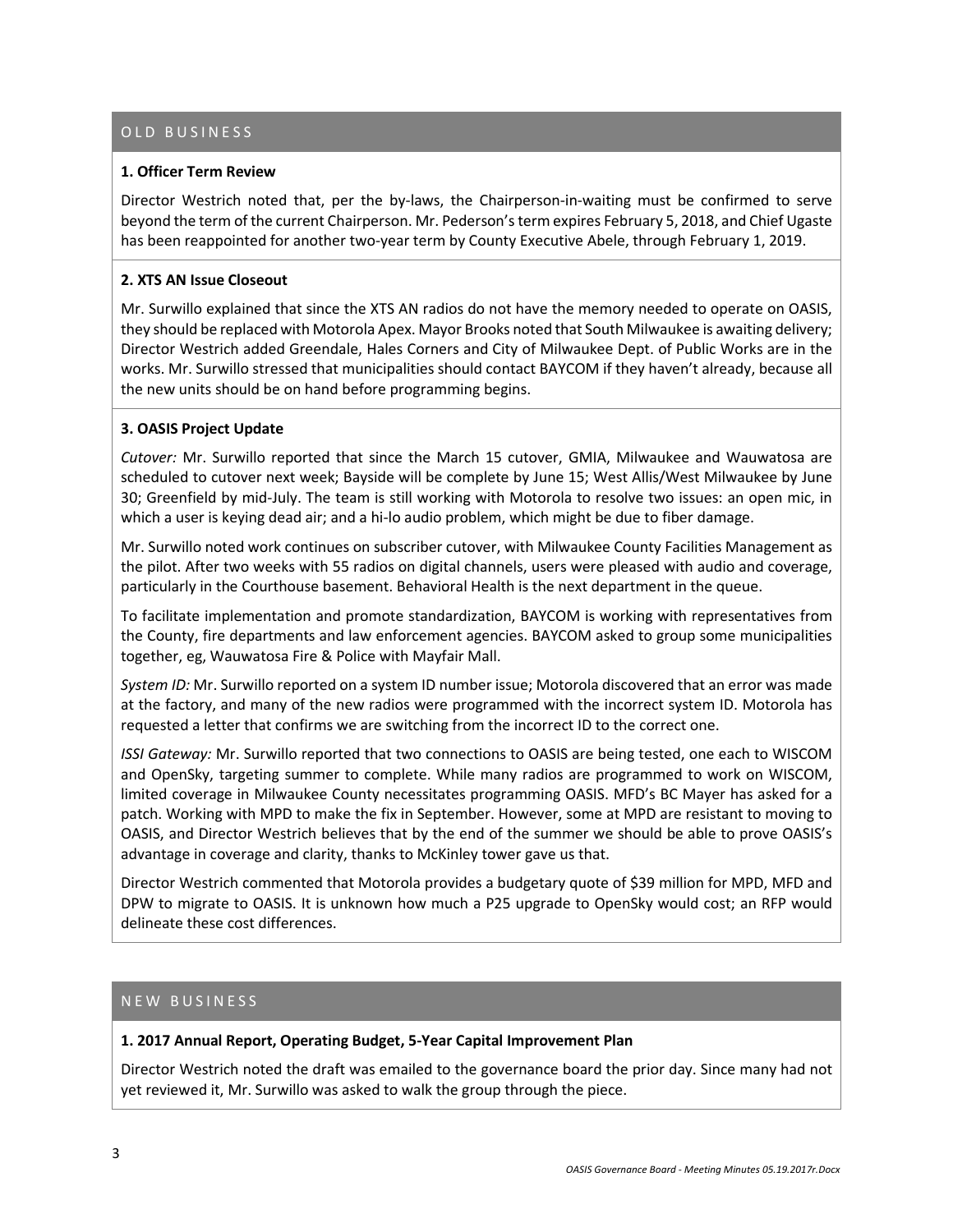Items that were discussed in depth included:

- Chief Ugaste recommended that beginning in 2018's report, the list of project achievements should span from the start of OASIS to create context and show broad impact.
- Some members asked if including NextGen911 and FirstNet in the report (Section IV) would spur questions of "Why do OASIS when we can wait for FirstNet?" Director Westrich shared that she wanted to frame OASIS as different, and fully operational: FirstNet is still in its infancy, and will be limited to wireless data, not voice, and there is no firm timeline for availability. The group agreed to strike Section IV in its entirety.
- The budget is the same, but now features more detail to reflect County Board changes in cross charges to other County departments.
- Performance management metrics required by the County Executive were added for availability and interoperability.
- Director Westrich noted that contribution toward capital improvement is the one monetary authority the Governance Board has, and asked that the amount is reviewed one or two years down the line to determine if a revision is necessary to support capital improvement fund. Mayor Brooks noted it was good to plant the seed of eventual replacement, but it would be wise to prove OASIS is working well for 3-5 years. Others acknowledged it would be better to be up front about what the fees are for and why they're necessary.

Director Westrich moved to adopt the annual report with the following revisions:

- 1. Delete Section IV in entirety;
- 2. Correct sum on line 11, page 14, to \$320,688;
- 3. Delete the word "draft" in Appendix C; and
- 4. Update the chart on page 16 to accurately reflect the deletion of \$11m.

Chief Ugaste seconded, and the motion passed unanimously.

#### **2. Wisconsin Interoperability Council (IC)**

Director Westrich shared a brief review of the meeting on May 11, noting that Major General Donald P. Dunbar of the state Emergency Management (WEM) was in attendance re Motion 50, which proposes to move IC from the portfolio of the Department of Justice to Wisconsin Department of Military Affairs, Division of Emergency Management (WEM). IC did approve the NextGen911 strategic report, which outlines how 911 fees are set, collected and used. Director Westrich will send out to the group.

#### **3. 911 Governance**

Director Westrich solicited ICC, MCAFC and MCLEEA for recommendations for a new 911 Governance Board and received none. She plans to make appointments in the second half of June. An update on EMS contract and FATPOT maintenance costs will go out in mid-June to Municipal officials.

#### **4. IGA User Fee Methodology**

Director Westrich posited that OASIS Governance Board might want to explore restructuring fees charged to OASIS users from the number of radios in use to the actual usage (push-to-talk actions). She notes Waukesha charges their OASIS users on PTT over a five-year spread, and it would be a more fair distribution of cost and not punishing users who have a cache of radios. Mr. Pederson noted the North Shore municipalities have moved away from usage models because year-to-year fluctuations are difficult to predict and budget for. Chief Ugaste shared his concern there might be an adverse response, with supervisors